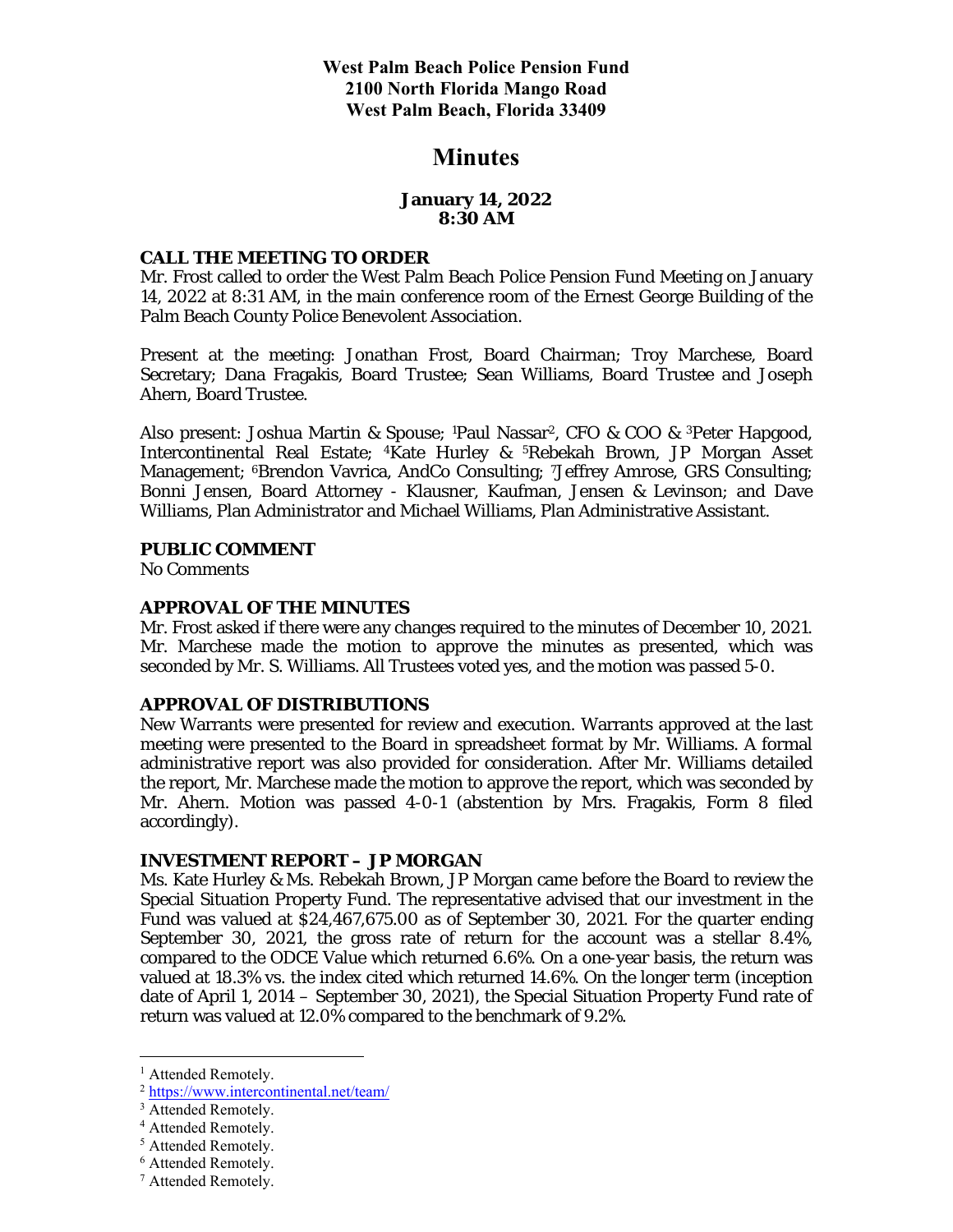## **West Palm Beach Police Pension Fund – Minutes January 14, 2022 Page 2 of 4**

Ms. Brown outlined recent acquisitions  $\&$  dispositions, the geographical location, the property type, the acquisition price and the investment rationale.

The following was reported as we look ahead:

- Increasing infill industrial exposure in Huntington Beach, California with threephased development.
- Focus on multifamily development in suburban locations & single family rental development in high growth markets.
- Focus on creative office in unique submarkets, targeting rapidly growing technology and innovation tenants.
- Increasing life science exposure through development of 100 Forge and 500 Forge in Arsenal Yards, Watertown, MA.

It was reported that JPMorgan is building on their existing investments, they are harnessing their expertise in business, policy, and philanthropy and have committed \$30 billion over the next five years to drive an inclusive recovery, support employees and break down barriers of systemic racism.

## **INVESTMENT REPORT – INTERCONTINENTAL**

Mr. Peter Hapgood was joined by Mr. Paul Nassar, COO & CFO of Intercontinental Real Estate. It was reported that Mr. Hapgood would be retiring, and this would be his final meeting. Mr. Nassar ensures a seamless transition with the yet to be named client services representative.

The net asset value was reported to be \$46,519,663.00 as of September 30, 2021. The gross rate of return for the quarter ending September 30, 2021 was reported at 5.88%, vs. 6.63% for the NCREIF ODCE. The one-year return was valued at 13.87%, vs. 14.63% for the cited benchmark. On an inception date<sup>8</sup> basis, the return was valued at  $12.06\%$  vs. the benchmark of 10.93%.

Mr. Nassar noted the following investment objectives: Preserve and protect investor's capital. Provide potential for capital appreciation. Generate a current return on invested capital of approximately 5% per annum on a gross basis. Provide an average annual total return of approximately 8- 10% per annum on a gross basis.

### **INVESTMENT REPORT – ANDCO CONSULTING**

Mr. Vavrica reported that the Florida Legislature is considering a Bill to exclude China Holdings from public pension plans. He will continue to monitor.

Mr. Frost inquired as to the status of Affiliated Housing being engaged by the WPB Fire Pension Board. Mr. Vavrica replied matter is in their queue but has taken no action to date.

## **INVESTMENT ASSUMPTIONS – GRS CONSULTING**

Mr. Amrose reflected that based on the returns of the plan for fiscal year ending September 30, 2021, this would give the Board an opportunity to reduce the assumed rate of return without impacting the city's cost. After review and discussion, Mr. S. Williams made a motion to reduce the assumption to 7.0% with further alternatives for the Board to consider. The motion was seconded by Mr. Ahern. All Trustees voted yes, and the motion was passed 5-0.

<sup>8</sup> April 2, 2010.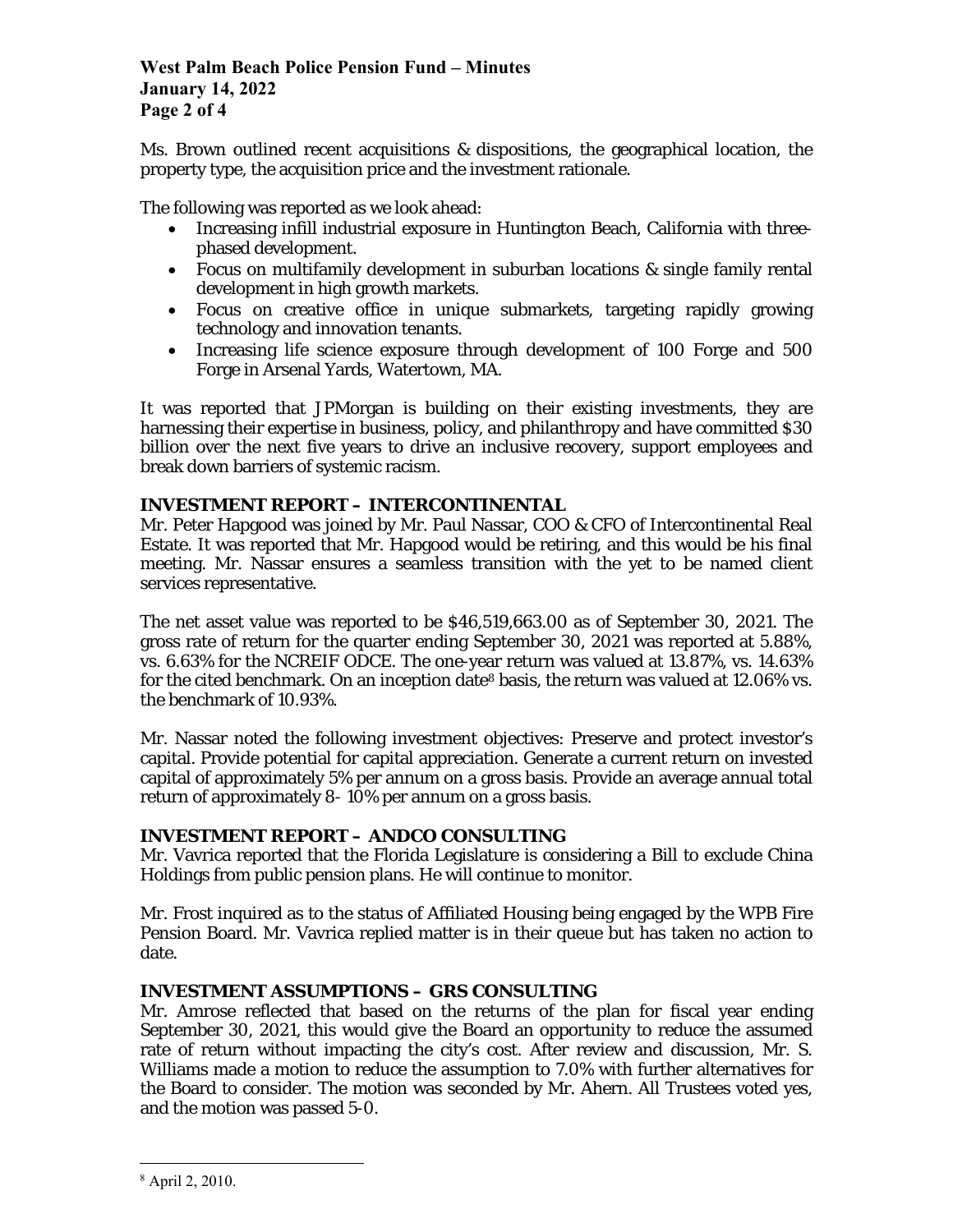**West Palm Beach Police Pension Fund – Minutes January 14, 2022 Page 3 of 4** 

Meeting recessed 9:43 AM & reconvened at 9:49 AM

### **NEW BUSINESS**

### **INFORMAL DISABILITY HEARING – Joshua Martin**

All Trustees were provided the entire file for Mr. Martin's claim to review in advance of this meeting. The Claimant, Mr. Martin was notified of this Hearing and was present along with his spouse.

Mrs. Jensen presented a detailed report of Mr. Martin's injuries and medical condition that gave rise to his claim for disability.

Mrs. Jensen noted a suggestion from Dr. Jeffrey Worth to have Mr. Martin undergo a function capacity examination. The Board by consensus felt that further testing would only show limitations (which has clearly been established), and anything less than a fully able body would not be acceptable to the City of West Palm Beach.

Mr. Martin also had an opportunity to address the Board of Trustees about this matter.

After review and discussion by the Board, Mr. Ahern made a motion to approve the disability of Mr. Martin as he is unable to perform the duties of a police officer with the effective date of Mr. Martin's date of resignation. Seconded by Mr. Marchese. All Trustees voted yes, and the motion was passed 5-0.

Mr. Ahern made the motion that Mr. Martin's condition will remain total and permanent. Seconded by Mr. Marchese. All Trustees voted yes, and the motion was passed 5-0.

Mr. Ahern made the motion that the condition arose from his duty as a police officer, therefore it was service connected. Seconded by Mr. Marchese. All Trustees voted yes, and the motion was passed 5-0.

### **INFORMAL DISABILITY HEARING – Greg Simonian**

All Trustees were provided the entire file for Mr. Simonian's claim to review in advance of this meeting. The Claimant, Mr. Simonian was notified of this Hearing.

Mrs. Jensen presented a detailed report of Mr. Simonian's injuries and medical condition that gave rise to his claim for disability.

During the presentation Mrs. Jensen noted that the City of West Palm Beach has terminated Mr. Simonian as a result of this claim and his inability to do the job of a police officer.

After review and discussion by the Board, Mr. Marchese made a motion to approve the disability of Mr. Simonian as he is unable to perform the duties of a police officer. Seconded by Mr. Ahern. All Trustees voted yes, and the motion was passed 5-0.

Mr. Marchese made the motion that Mr. Simonian's condition will remain total and permanent. Seconded by Mr. Ahern. All Trustees voted yes, and the motion was passed 5-0.